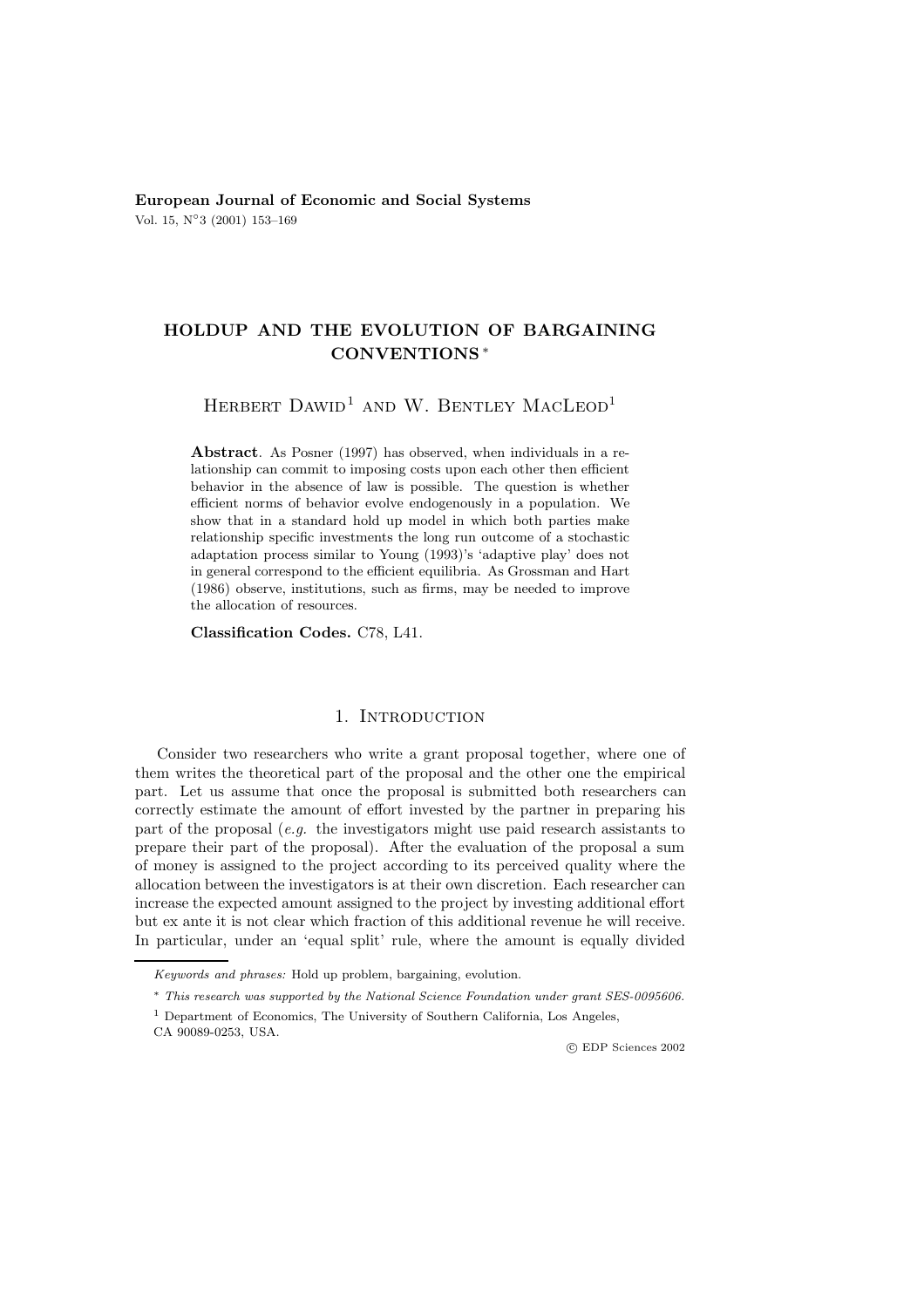#### 154 H. DAWID AND W.B. MACLEOD

between the two main investigators, a researcher gets only half of the additional expected revenue he is generating and therefore will invest less effort than would be optimal in order to maximize the expected profit of this enterprise.

This is an instance of the well-known *hold-up* problem, which arises in scenarios where investments are sunk at the time the surplus of an interaction occurs and there are no *ex-ante* contracts to determine the allocation of this joint surplus under all contingencies. The hold-up problem has been identified as a reason for ex-ante under-investment in many individual and inter-firm relationships when the ex-post allocation of the joint surplus follows a cooperative bargaining solution like the Nash bargaining solution (*e.g.* Grout, 1984; Grossman and Hart, 1986; Klein *et al.*, 1978).

The problem is that in the absence of an agreement rational individuals ignore sunk costs when bargaining, and hence the *ex post* division of the surplus is insensitive to the level of investment. Now suppose in our example a researcher who realizes that he has invested more effort in the proposal than his partner threatens to block the project if his part of the grant is not sufficiently large to reimburse him for his additional effort. If such behavior is the norm, and this is commonly known, then it is equilibrium behavior to adhere to the norm (and accept less than the equal split if the effort was below average) and the problem of inefficient investment incentives disappears.

Beginning with Schelling (1980), it is well understood that the ability to commit to carry out threats can alter the bargaining game, and in some cases induce efficiency<sup>3</sup>. This type of behavior can be formally modelled with the use of the Nash demand game. After investments have been made each party makes a take it or leave it offer, and if the offers are inconsistent the game ends with no trade. In this case, any *ex post* division of the surplus is a Nash equilibrium. Carmichael & MacLeod (1997) show that under the appropriate conditions, not only does an efficient equilibrium exist, moreover when there is sufficient diversity in preferences there is a unique efficient equilibrium. This paper asks if such efficient equilibria are stochastically stable in a model of evolutionary learning.

Previous work by Tröger (2002) and Ellingsen  $\&$  Robles (2002) have shown that when only one party makes a specific investment, followed by the Nash demand game then all stochastically stable equilibria are efficient. In contrast, we find that this result does not extend to the case in which both parties make complementary relationship specific investments. This negative result is useful because it helps us delineate the conditions under which legal institutions, such as contracts and firms, enhance the efficiency of exchange<sup>4</sup>. In situations where efficient social norms can evolve there is little need for the creation of law, and in some cases, as Ellickson (1991) has illustrated, efficient norms that are inconsistent with existing legal rules may evolve.

<sup>3</sup>This point is further elaborated by Frank (1988) and Hirshleifer (1987).

<sup>4</sup>Posner (1997) argues that it is precisely in these cases that the law plays an potentially important role. See also Mahoney and Sanchirico (2000) for a formal illustration this point in the context of  $2 \times 2$  normal form games.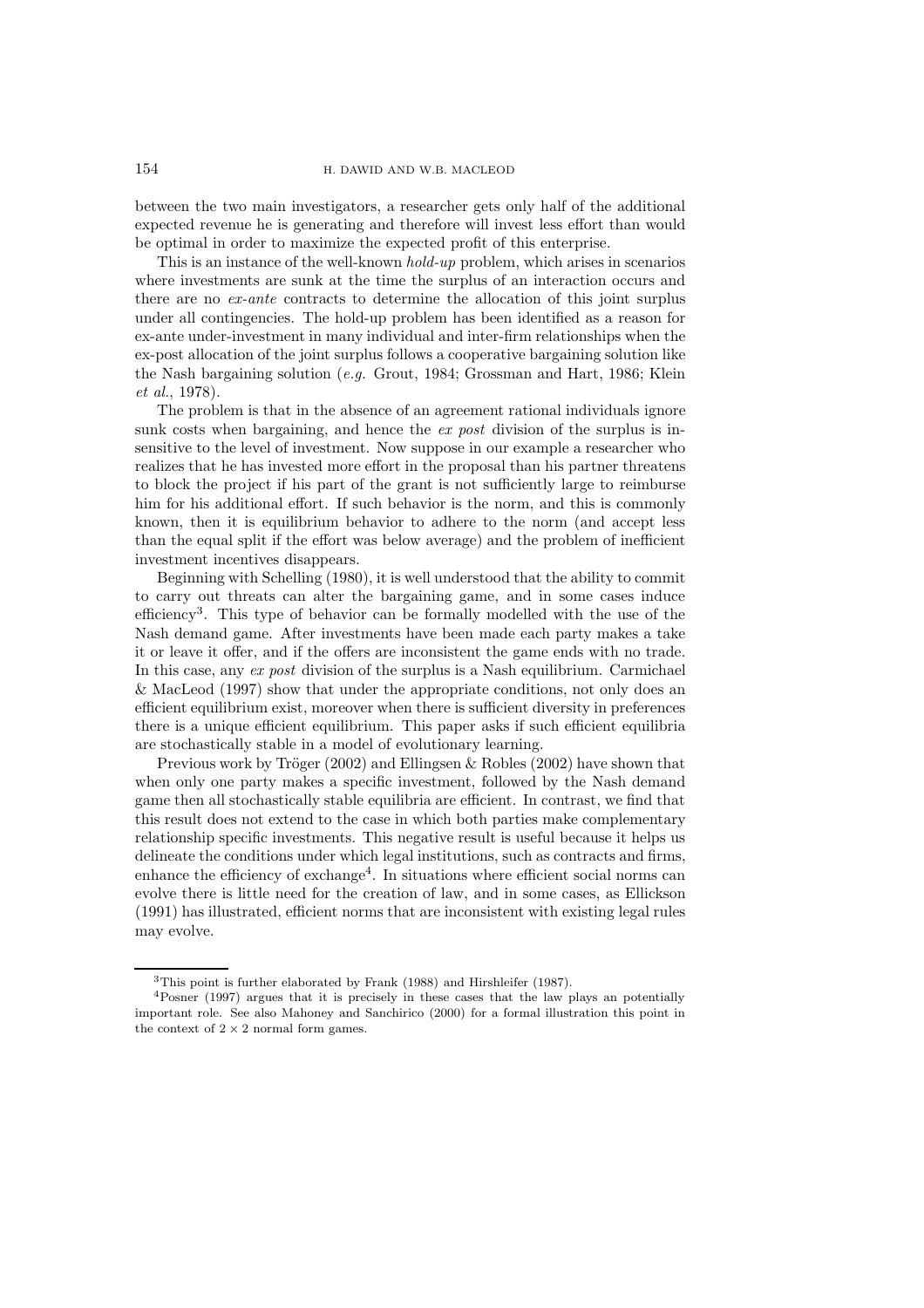Our results suggest that this is particularly important in relationships that entail investment by both parties, a case that is central to the Hart and Moore (1990) theory of the firm. The result may also contribute to the recent debate on the role of contractual incompleteness for the theory of the firm. Maskin and Tirole (1999) have shown in a general mechanism design framework that it is possible to implement the first best investment level even though contracts are incomplete. Our analysis suggests that the norms of behavior that can implement such behavior are not necessarily stochastically stable in the case of two sided investments. It would be worthwhile to explore the stability of the mechanisms proposed by Maskin and Tirole  $(1999)^5$ .

Our analysis builds upon Young (1993b)'s model, where individuals are assumed to sample examples of past play and use this sample to guide them in the choice of play for the next period. We find that the requirement of stochastic stability, rather than improving allocation efficiency, results in a worse outcome relative to the investment levels when individuals use the Nash bargaining rule. This result is surprising given that for the Nash demand game Young (1993b) has shown that the Nash bargaining rule is stable in the absence of specific investments. Moreover, when individuals are assumed to make small mistakes in static choices, then as Binmore (1998) shows, one also obtains the equal division Nash bargaining solution<sup>6</sup>. Thus the results in this paper illustrate two points. First, the results suggest that bargaining conventions depend upon context, and, in particular one should be careful in assuming that the outcome of bargaining is independent of sunk costs, an assumption that is central to many theories of hold-up. Secondly, the endogenous evolution of bargaining behavior may entail the selection of investment conventions that are less efficient than those arising from the Nash bargaining solution.

## 2. The bargaining model

Consider a population of individuals who are randomly matched each period to engage in production and trade. It is assumed that the value of the relationship is a function of a relationship specific investment that each person makes at the beginning of the period. After investment and matching, each person observes the other's level of investment and then the available surplus is divided using the Nash demand game. The formal game played each period is as follows.

1. The 2n individuals simultaneously decide their investment levels  $I \in \{H, L\}$ , where the cost of investment is  $c(I) = \begin{cases} c, & \text{if } I = H, \\ 0, & \text{if } I = L. \end{cases}$ 

<sup>5</sup>Cabrales (1999) has some interesting preliminary results showing that mechanisms based upon the Nash solution concept are adaptively stable, a concept that is different from the concept of stochastic stability used in this paper. His results do not extend to refinements of the Nash solution concept.

 $6$ Binmore (1998), Section 1.5.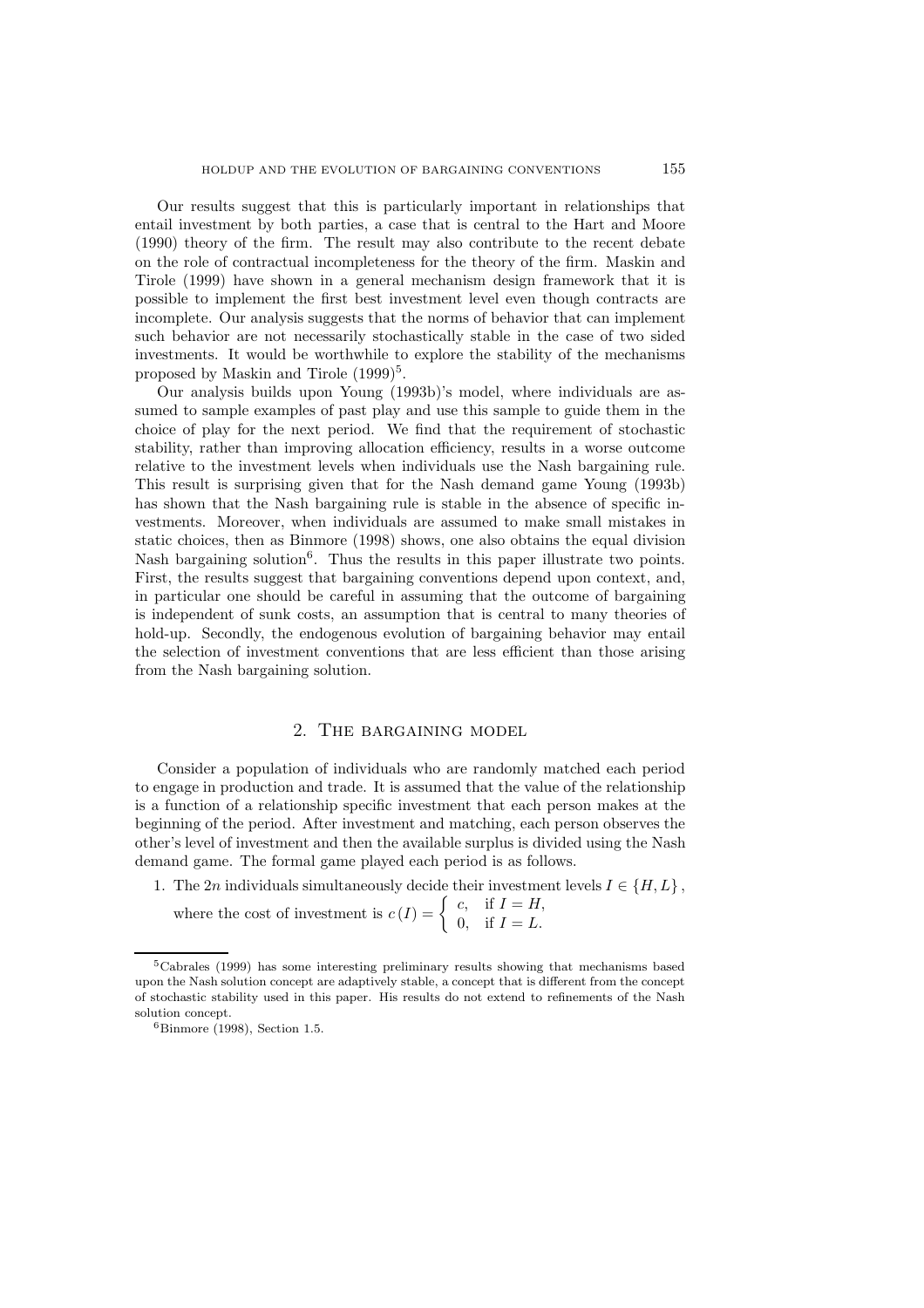- 2. Individuals are randomly matched into  $n$  bargaining pairs and observe each other's investment level. This determines the size of the surplus,  $S_{I_iI_j}$ , satisfying  $S_{HH} \geq S_{LH} = S_{HL} \geq S_{LL} > 0$ .
- 3. Individual  $i$  makes a demand conditional upon his investment level,  $I_i$ , and her partner's,  $I_j$ , denoted by  $x_{I_iI_j} \in X_{I_iI_j} (k) = \{0, \alpha_{I_iI_j}, 2\alpha_{I_iI_j}, ..., k\alpha_{I_iI_j}\},$ where k is some large even number and  $\alpha_{I_i} = S_{I_i}I_i / k$ .
- 4. The payoff to individual  $i$  is given by the rules of the Nash demand game:

$$
U^{i} = \begin{cases} x_{I_{i}I_{j}}^{i} - c(I_{i}), & \text{if } x_{I_{i}I_{j}}^{i} + x_{I_{j}I_{i}}^{j} \le S_{I_{i}I_{j}}, \\ -c(I_{i}), & \text{if not.} \end{cases}
$$

Similarly for player  $j$ .

Throughout the analysis  $S_{HH}$  and  $S_{LL}$  are assumed fixed, while the degree of complementarity in investment,  $S_{LH}$ , and the cost of investment,  $c$ , are parameters that determine the nature of the investment problem. It shall always be assumed that having both individuals invest is the efficient allocation and hence:

$$
S_{HH} - 2c \ge \max \left\{ S_{LH} - c, S_{LL} \right\} \tag{1}
$$

When  $S_{LH}$  is close to  $S_{HH}$  then investments are close substitutes, while they are strongly complementary when  $S_{LH}$  is close to  $S_{LL}$ . If  $S_{LH} = S_{HL} = (S_{HH} - S_{LL})/2$ then investment is purely additive, and the marginal contribution of each person's investment is independent of the other's.

Stochastic stability is analyzed with a finite game, and hence demands are assumed to be taken from the finite set  $X_{I_i}$   $(k)$ , where k denotes the fineness of the grid. Finally, the Nash demand game incorporates the notion of retribution or revenge that Posner (1981) has observed to be an important ingredient for the evolution of social norms and conventions. In particular, it is important to realize that in the Nash demand game both players are assumed to have the ability to commit to 'leaving money on the table' and not to renegotiate once it becomes clear that there will be no trade. This threat, inherent in the Nash demand game, ensures the existence of efficient equilibria, as characterized in the following proposition (proofs for this and all the following results can be found in the appendix).

**Proposition 1.** *There exists a subgame perfect equilibrium entailing investment by both parties if and only if*  $S_{HH}/2 - c \geq 0$ , *while there is always a subgame perfect equilibrium that entails no-investment by both parties.*

Given that  $S_{HH}/2 - c \geq 0$  is a necessary condition for investment by both parties to be efficient, then this result demonstrates that when commitments are possible, as modeled by the Nash demand game, then there always exist efficient equilibria. The proposition also shows that in addition to these efficient equilibria there are a huge number of other equilibria. Any bargaining strategy profile  $\{(x_{LL}^i, x_{HL}^i, x_{LH}^i, x_{HH}^i), i \in \{1,2\}\}\$  where  $x_{I_1I_2}^1 + x_{I_2I_1}^2 = S_{I_1I_2}, \ \forall I_1, I_2 \in \{H, L\},\$ *i.e.* where ex-post bargaining is efficient under all investment scenarios, may occur in a subgame perfect equilibrium, and in particular this range of equilibrium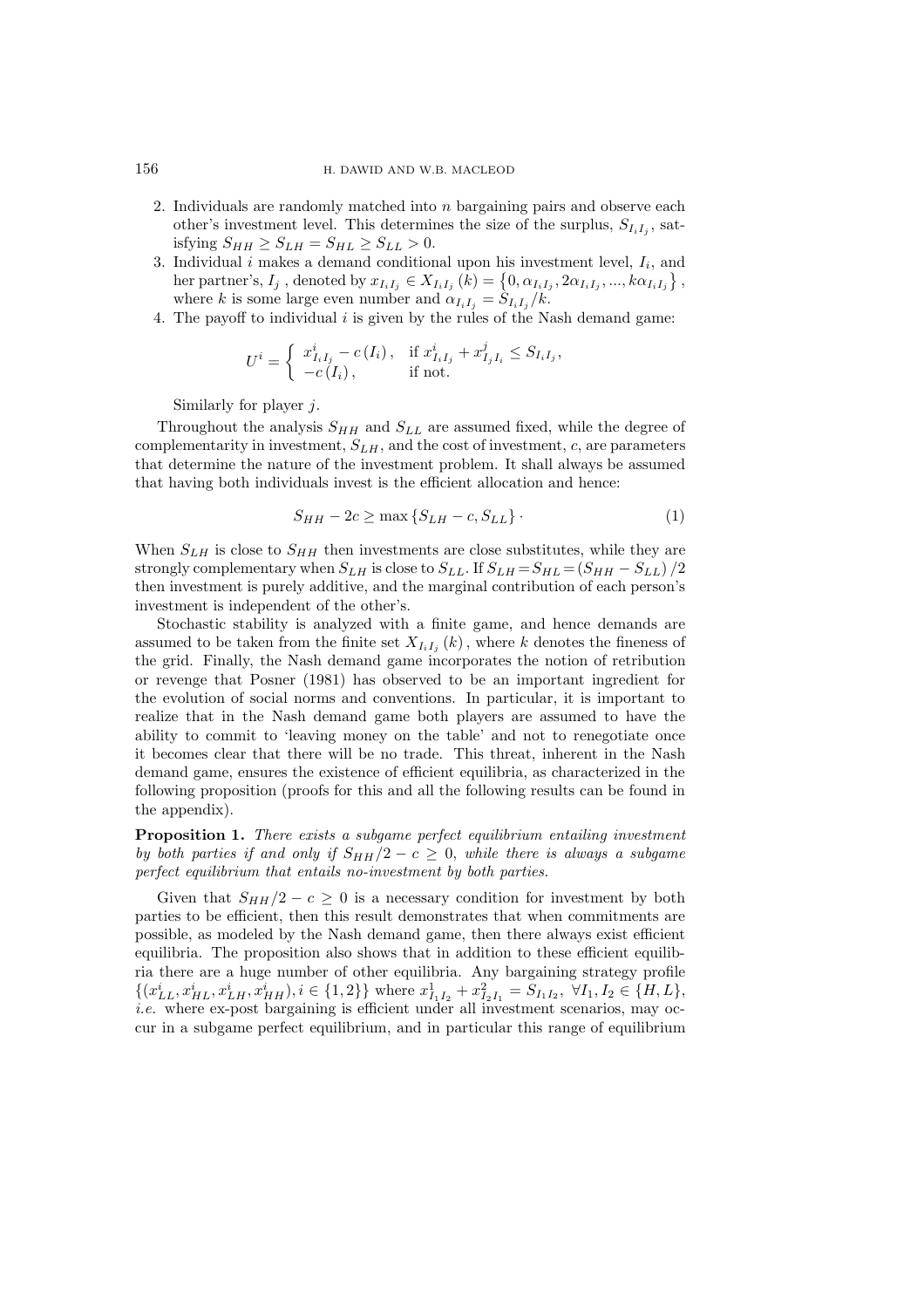bargaining behavior also includes allocations which make it optimal for both players not to invest in the first period. The question we now ask is whether or not evolutionary dynamics selects the efficient equilibria from the plethora of equilibria possible in the model.

#### 3. Evolutionary dynamics

To study the stability of the Nash equilibria in this model we use an evolutionary model, similar to Young (1993b), to characterize the set of stochastically stable bargaining conventions. Young (1993b) has shown that in the absence of investment the equal split rule is stochastically stable. Our model consists of a single population with no bargaining roles, and hence when both players invest (HH) or do not invest (LL), the only stable bargaining convention is an equal split (which here also is the unique equilibrium where behavior in the population is uniform). Therefore we may simplify the analysis by supposing that  $x_{HH} = S_{HH}/2$  and  $x_{LL} = S_{LL}/2$ . In this case the strategy space of an individual is given by  $A(k) = {H, L} \times X(k)^{2}$ , where  $X(k) = X_{HL}(k) = X_{LH}(k)$  and a typical strategy is denoted by the triple  $a = (I, x_{HL}, x_{LH}) \in A(k)$ .

Dynamics are introduced by supposing that individuals use their observations of previous play to decide how to play in the current period. Observing all past play is too costly, rather an individual samples  $m$  individuals in the previous period's population to update his memory. This information is used to construct an empirical offer distribution that is used to select the optimal strategy. Specifically the learning process proceeds as follows:

1. At the beginning of period  $t$ , each individual randomly samples the actions of m individuals from the previous period population. Let  $\hat{p}_t^i \in P =$  $\{0, 1/m, 2/m, ..., 1\}$  denote the fraction of individuals selecting  $I_{t-1} = H$ . Since the equal split is expected when in an HH or LL pairing, only those individuals that select either  $x_{HL}$  or  $x_{LH}$  are used to update one's memory, consisting of at most  $m$  data points at any time. It is assumed that the oldest data is dropped as new data is added. These distribution functions  $F_{HL}(\cdot)$  and  $F_{LH}(\cdot)$  are taken from the finite set:

$$
\mathcal{F} = \{F : X(k) \to \{0, 1/m, 2/m, ..., 1\} | F(x) \text{ is increasing, } F(S_{LH}) = 1\}.
$$

An individual's belief at time  $t$  is given by:

$$
b_t^i = \left\{\hat{p}_t^i, \hat{F}_{HL}\left(\cdot\right), \hat{F}_{LH}\left(\cdot\right) \right\} \in P \times \mathcal{F}^2 = B.
$$

2. With probability  $\varepsilon > 0$  the individual selects a strategy randomly from A (k), using a uniform distribution. We call this a *mutation*. The noise process is *i.i.d.* between individuals and periods. With probability  $1 - \varepsilon$  the individual chooses her strategy  $a_t^i$  to maximize her utility given beliefs  $b_t^i$ . When indifferent over demands she chooses the largest demand, and similarly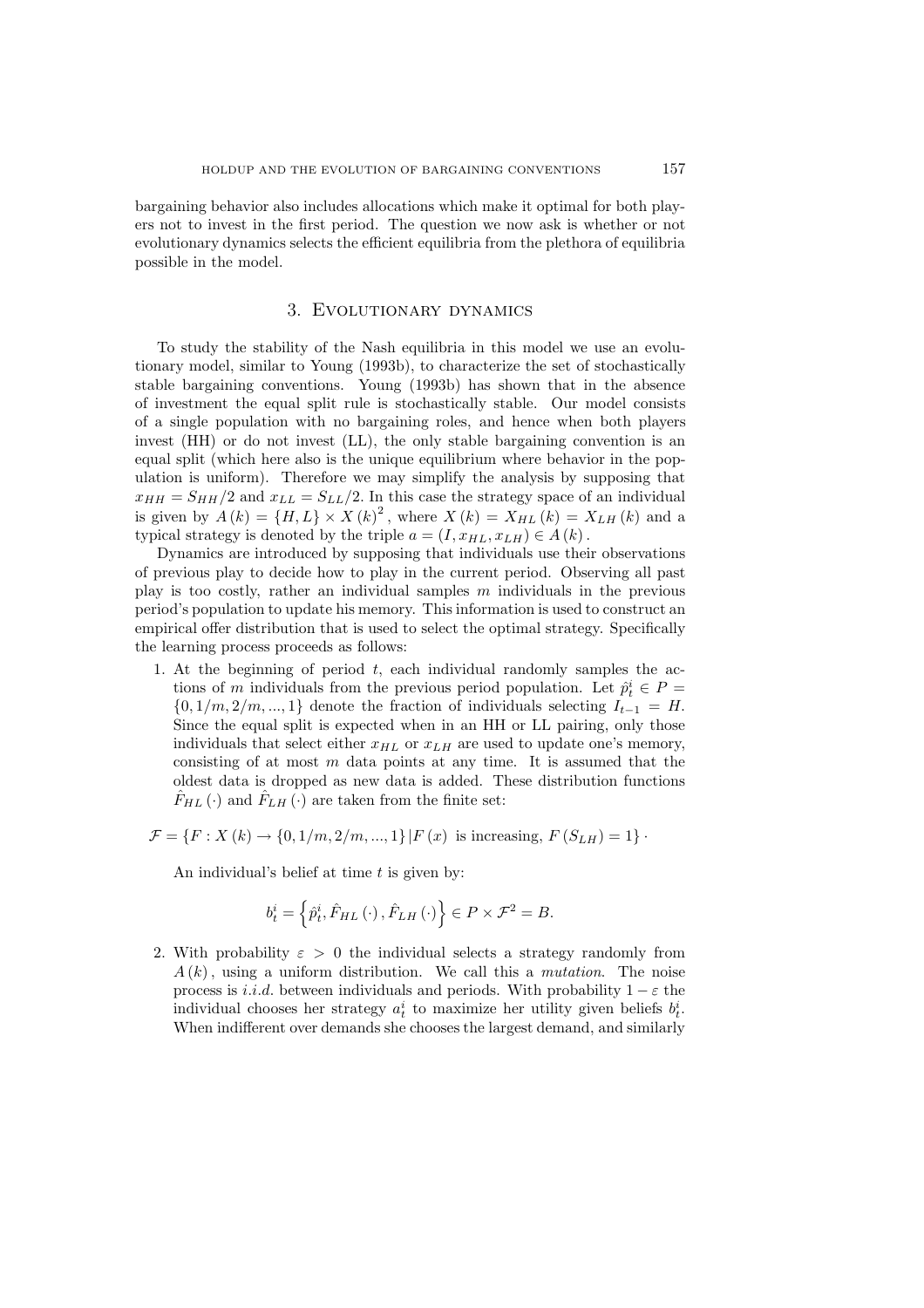#### 158 H. DAWID AND W.B. MACLEOD

when indifferent over investment,  $I_t^i = H$  is chosen. Thus the agent's strategy is uniquely defined by her beliefs and can be written as  $a_t^i = a\left(b_t^i\right)$ .

3. Agents are randomly paired, and their payoffs are determined according to their strategies chosen at stage 2.

Given that an agent's action is completely characterized by her beliefs  $b^i \in B$ , then the state at time  $t$  is characterized by a distribution over beliefs, and therefore the state space is finite and given by:

$$
S = \left\{ s \in [0,1]^{|B|} | \sum_{b \in B} s_b = 1, \ n s_b \in \mathbb{N}_0 \ \forall b \in B \right\}.
$$
 (2)

The learning process described above defines a time homogeneous Markov process  $\{\sigma_t\}_{t=0}^{\infty}$  on the state space S and the process is irreducible for positive  $\varepsilon$ . Hence, for  $\varepsilon > 0$  there exists a unique limit distribution  $\pi^*(\varepsilon)$  over S, where  $\pi_s^*(\varepsilon)$  denotes the probability of state s.

The long run behavior of the process for small mutation probabilities is described by the weight of the different states in the limit distribution as  $\varepsilon$  goes to zero. Clearly, the weight of states which are transient under the process governed only by the learning and decision making by the individuals goes to zero as  $\varepsilon$ shrinks. To see this, note that from any such state the process without mutations with positive probability leads to some other state where, in the absence of mutations, it is impossible to get back again. A limit set of the process is a set of states such that for  $\varepsilon = 0$  the process does not leave the set if it starts in the limit set. Moreover all states within the set are visited with positive probability from every state in the set.

**Definition 2.** A set  $\Omega \subseteq \mathcal{S}$  is called a limit set of the process if for  $\varepsilon = 0$  the following statements hold:

$$
\forall s \in \Omega, \Pr(\sigma_{t+1} \in \Omega | \sigma_t = s) = 1
$$
  

$$
\forall s, \tilde{s} \in \Omega \exists z > 0 \Pr(\sigma_{t+z} = \tilde{s} | \sigma_t = s) > 0.
$$

It is well known that for  $\varepsilon = 0$  the process with probability one ends up trapped in one of the limit sets. However, it has been shown in various frameworks that the weight of whole limit sets goes to zero for  $\varepsilon \to 0$  if the number of simultaneous mutations needed to get out of the set is smaller than the number of simultaneous mutations needed to get back into the set.<sup>7</sup> In the long run, the process spends almost all the time at absorbing sets where the number of mutations needed to get there relative to the number of mutations needed to get out is smallest. Such sets are called stochastically stable.

**Definition 3.** A state  $s \in \mathcal{S}$  is called stochastically stable if  $\lim_{\varepsilon \to 0} \pi_s^*(\varepsilon) > 0$ . We say that a set is stochastically stable if all its elements are stochastically stable.

 $7$ See Kandori *et al.* (1993) and Young (1993a).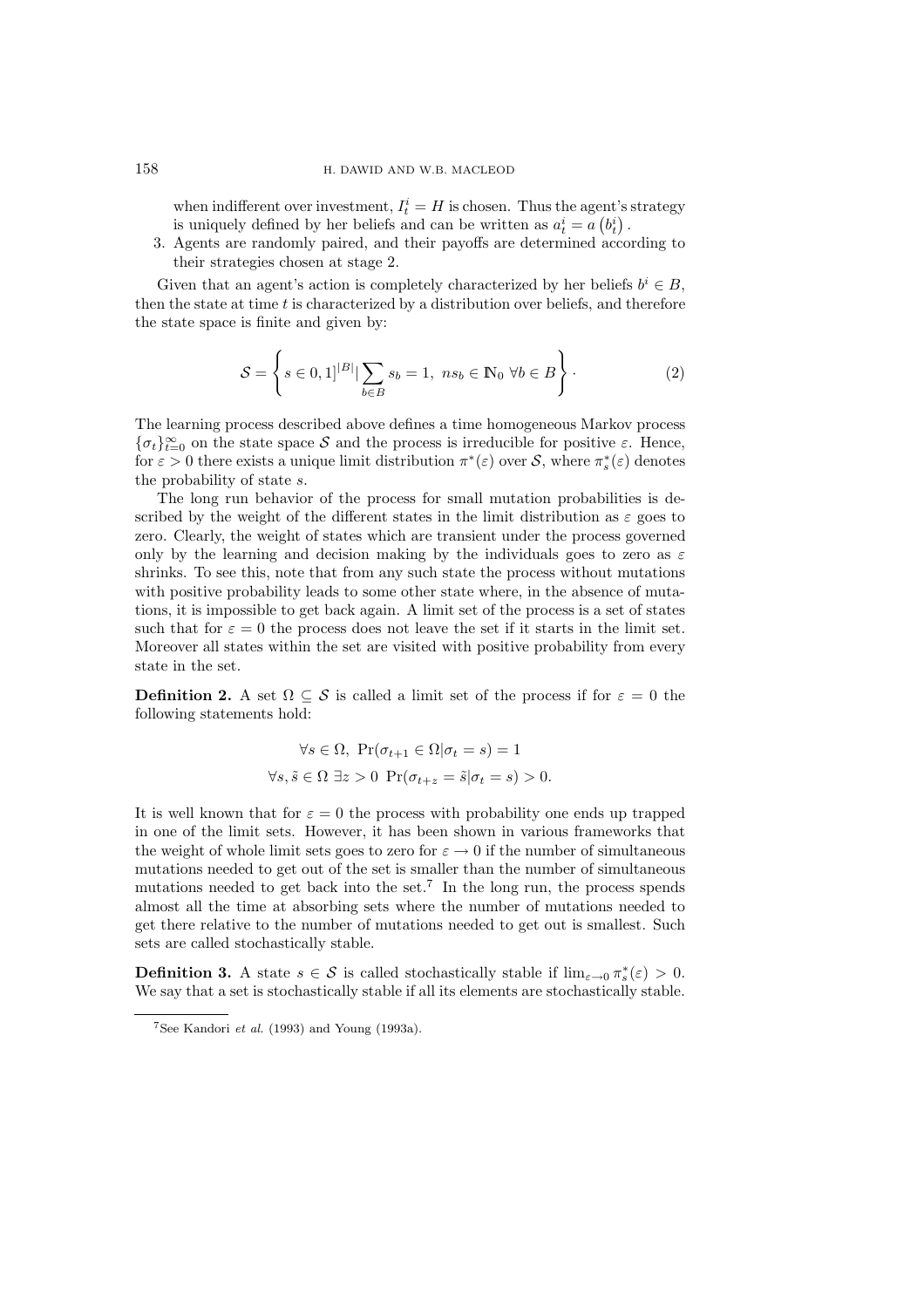We are interested in understanding the properties of investment and bargaining behavior that evolves in the long run and will therefore focus on the stochastically stable sets of the process. In particular, we are interested in the evolution of bargaining and investment norms. In game theoretic contexts norms are generally seen as an equilibrium selection device. A norm corresponds to a strategy with the property that it is optimal to choose this strategy for any individual who believes that all other individuals will follow the norm. Here, we say that a bargaining norm or bargaining convention has evolved if there exists a pair of demands  $(x_{HL}, x_{LH})$ with  $x_{HL} + x_{LH} = S_{LH}$ , such that all individuals have beliefs that  $x_{HL}$  is always demanded in a high-low pairing,  $x_{LH}$  is always demanded in a low-high pairing and all individuals actually make these demands if they are in high-low or lowhigh pairings. In other words, bargaining behavior is uniform in the population, efficient and correctly anticipated by all individuals. Furthermore, we say that a full-investment convention (no-investment convention) has evolved if all individuals choose high investment (low investment) and have beliefs  $\hat{p} = 1$  ( $\hat{p} = 0$ ).

The stochastically stable sets are a subset of the set of limit sets. To characterize the limit sets of the evolutionary process  $\{\sigma_t\}$  it is important to understand the relationship between individual beliefs and the resulting investment decision. To make it easier to express this relationship the following notation will be used:  $\mathcal{F}_{HL}^{H1} \subseteq \mathcal{F}$  denotes the set of beliefs  $\hat{F}_{HL}^i$  which induce investment by agent *i* with beliefs  $\hat{p}^i = 1$  (note that with  $\hat{p}^i = 1$  the beliefs  $\hat{F}_{LH}^i$  are irrelevant for the investment decision).  $\mathcal{F}_{HL}^{L1} = \mathcal{F}_{HL} \setminus \mathcal{F}_{HL}^{H1}$  denotes the set of beliefs leading to no investment for  $\hat{p}^i = 1$ , and  $\mathcal{F}_{LH}^{H0}, \mathcal{F}_{LH}^{L0}$  denote the corresponding sets for  $\hat{p}^i = 0$ . The size of these sets of course depends on the values of the parameters in the model and some of them might also be empty.

The first result shows that in every limit set of the process investment behavior is uniform in the population. On the other hand, beliefs about bargaining behavior (and therefore also bargaining behavior itself) might differ between individuals in the population. The only restriction is that all individual beliefs have to induce identical investment decisions.

**Proposition 4.** All limit sets of the evolutionary process  $\{\sigma_t\}$  have one of the *following three forms:*

- (a) *A* single state  $\{s\}$  with  $s_b > 0$  only if  $b = (1, \hat{F}_{HL}, \hat{F}_{LH})$  for some  $\hat{F}_{HL} \in$  $\mathcal{F}_{HL}^{H1}$ .
- (b) *A* single state  $\{s\}$  with  $s_b > 0$  only if  $b = (0, \hat{F}_{HL}, \hat{F}_{LH})$  for some  $\hat{F}_{LH} \in$  $\mathcal{F}_{LH}^{L0}$ .
- (c) *A pair of states*  $\{s^1, s^2\}$  *where*  $s_b^1 > 0$  *only if*  $b = (1, \hat{F}_{HL}, \hat{F}_{LH})$  *for some*  $\hat{F}_{HL} \in \mathcal{F}_{HL}^{L1}$  and  $\hat{F}_{LH} \in \mathcal{F}_{LH}^{H0}$ . Furthermore,  $s_b^2 = s_{\tilde{b}}^1$  for all  $b = (0, \hat{F}_{HL}, \hat{F}_{LH})$ *and*  $\tilde{b} = (1, \hat{F}_{HL}, \hat{F}_{LH})$  *such that*  $s_{\tilde{b}}^1 > 0$ *, and*  $s_b^2 = 0$  *for all other*  $b \in B$ *.*

The rather complicated looking type (c) limit set corresponds to a scenario where all agents hold some (potentially heterogeneous) beliefs which imply to invest for  $\hat{p}^i = 0$  and not to invest for  $\hat{p}^i = 1$ . The agents then synchronously switch between investing and not investing. Whereas limit sets of type (a) and (b)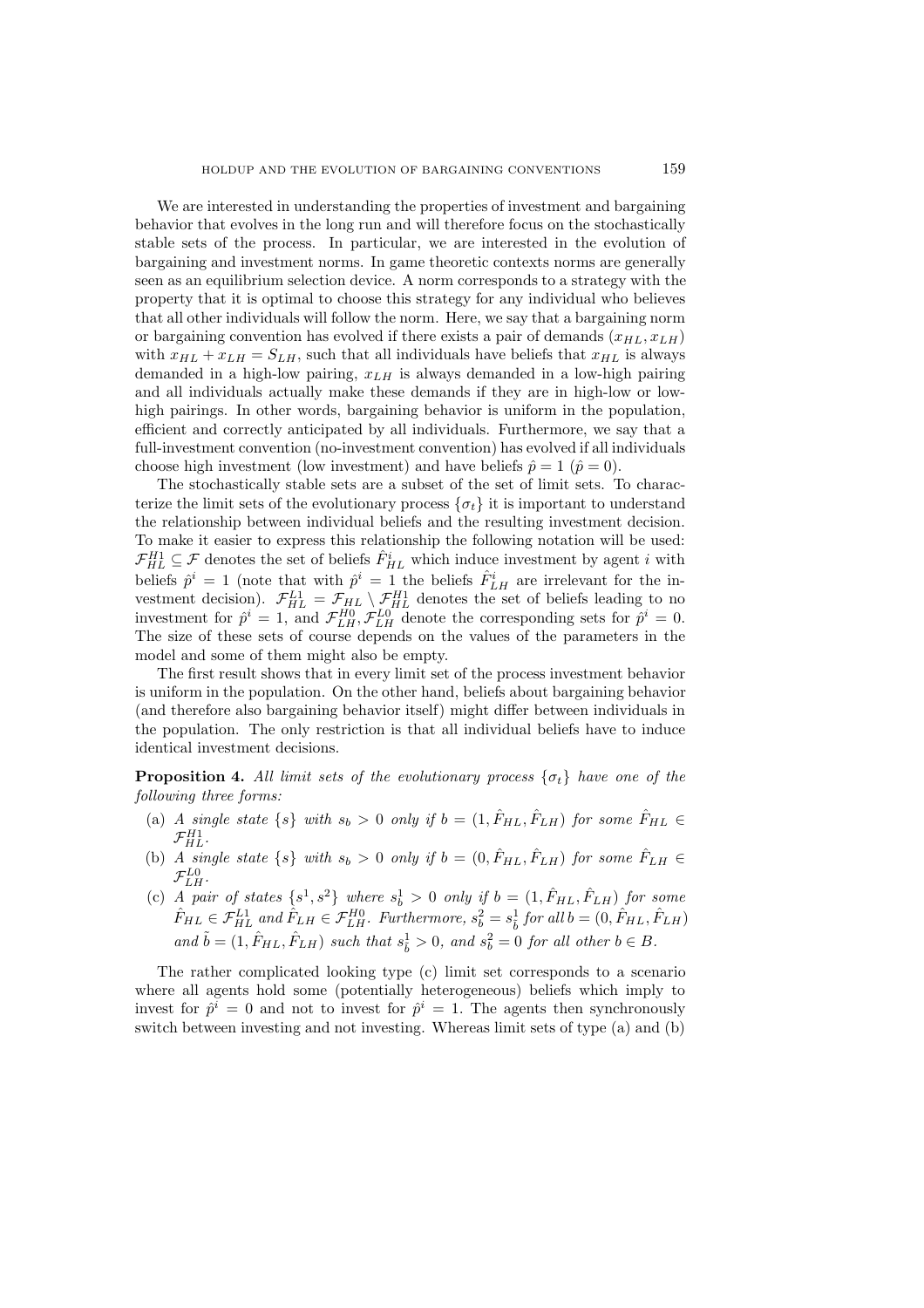always exist, cyclical limit sets do not exist if the degree of complementarity of investments is too large. By considering the most extreme beliefs it is easy to see that the set of beliefs  $\mathcal{F}_{HL}^{L1}$  is empty if and only if  $S_{LH} \leq \frac{1}{2}S_{HH} - c$ , whereas the set of beliefs  $\mathcal{F}_{LH}^{H0}$  is empty if and only if  $S_{LH} < \frac{1}{2}S_{LL} + c$ . The sets  $\mathcal{F}_{HL}^{H1}$  and  $\mathcal{F}_{LH}^{L0}$  are never empty. This in particular implies that for  $S_{LH} < \frac{1}{4}(S_{HH} + S_{LL})$ no cyclical limit sets exist for any value of  $c$ . When investments are substitutes,  $S_{LH} > \frac{1}{2} S_{HH}$ , cyclical limit sets exist for all c.

In what follows the union of all limit sets of type (a) in proposition 4 is denoted by  $\Omega_I$  (investment states), the union of all limit sets of type (b) by  $\Omega_N$  (noinvestment states) and all limit sets of type (c) by  $\Omega_C$  (cyclical states).

In none of these limit sets any high-low pairings can occur without mutations, and this implies that the beliefs about bargaining behavior drift around driven by mutations. A single mutation is sufficient to lead the process into a different limit set where individuals have different beliefs. Assume the process is in some limit set and a single mutation occurs which leads to a high-low pairing. Then a pair of demands is generated, where one of the demands (that of the mutant) is completely random. With positive probability these demands are observed by some individuals who then change their beliefs  $F_{HL}$  and  $F_{LH}$ . Such a change of beliefs moves the process into a different limit set and therefore it can jump from one limit set to the next in steps which need only a single mutation. Generally, a union of limit sets is called mutation connected if every state can be reached from every other state in the set in a sequence of one-mutation transitions.

**Definition 5.** A union of limit sets  $\Omega \subseteq \mathcal{S}$  is mutation connected if for all  $s, \tilde{s} \in \Omega$ there exists a sequence of states  $(s_1 = s, s_2, \ldots, s_n = \tilde{s}), s_i \in \Omega$  such that every transition from  $s_i$  to  $s_{i+1}$ ,  $i = 1, \ldots, n-1$  needs not more than one mutation.

The following Lemma shows that each of the unions of the limit sets  $\Omega_I$ ,  $\Omega_N$ and  $\Omega_{C}$  is mutation connected and that, whenever there exist cyclical limit sets, the states of full investment and no investment are mutation connected with each other and can be reached with positive probability from every state in  $\Omega_{\mathcal{C}}$ .

## **Lemma 6.**

- (a) *The sets*  $\Omega_I$ ,  $\Omega_N$  *and*  $\Omega_C$  *are mutation connected.*
- (b) *Whenever*  $\Omega_C \neq \emptyset$ , *i.e.* whenever  $S_{LH} \geq \frac{1}{2}S_{HH}$  or  $\frac{1}{4}(S_{HH} + S_{LL}) \leq S_{LH} < \frac{1}{2}S_{HH}$ ,  $\frac{1}{2}S_{HH} S_{LH} < c \leq S_{LH} \frac{1}{2}S_{LL}$  the union  $\Omega_I \cup \Omega_N$  is mutation *connected.*
- (c) *Whenever*  $\Omega_C \neq \emptyset$ , any state in  $\Omega_I \cup \Omega_N$  can be reached from any state in  $\Omega_{C}$  by one mutation steps.

The lemma has important implications for stochastic stability, since it has been shown by Nöldecke  $&$  Samuelson (1993) that if a limit set is stochastically stable then all the limit sets which are mutation connected to this limit set are stochastically stable as well. In the following proposition the stochastically stable limit sets are characterized as a function of  $S_{LH}$  and c. The standard way to prove which of the limit sets are indeed stochastically stable has been to invoke the Markov chain tree theorem and then to examine the number of mutations needed along a large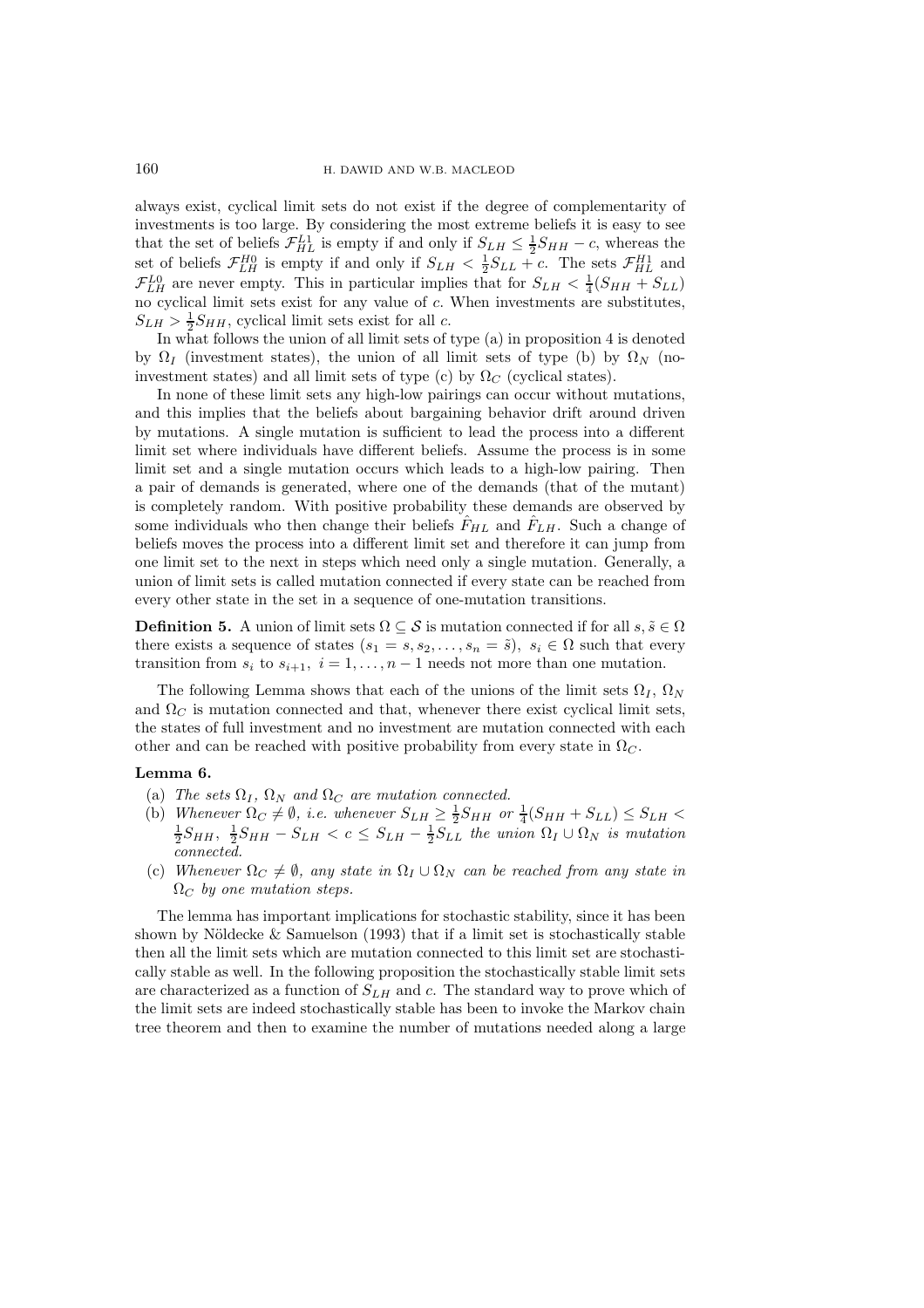number of different directed graphs in the state space. See Young (1998) for a more thorough discussion of this technique. Sufficient conditions for stochastic stability which are much easier to verify have been recently developed in Ellison (2000), and these criteria are used in the proof here.

**Proposition 7.** *For sufficiently large* n, m, k *the long run properties of the evolutionary process*  $\{\sigma_t\}$  *are as follows:* 

(I)  $S_{LH} < \frac{1}{4}(S_{LL} + S_{HH})$ 

*There exists a threshold*  $c^* = \frac{1}{4}(S_{HH} - S_{LL})$  *such that only*  $\Omega_I$  *is stochastically stable for*  $c < c^*$  *and only*  $\Omega_N$  *is stochastically stable for*  $c > c^*$ *.* 

 $(II)$   $\frac{1}{4}(S_{LL} + S_{HH}) < S_{LH} < \frac{1}{2}S_{HH}$ 

*There exists values*

$$
c^1 = \frac{1}{2}S_{HH} - S_{LH},
$$
  $c^2 = S_{LH} - \frac{1}{2}S_{LL}$ 

*such that only*  $\Omega_I$  *is stochastically stable for*  $c < c^1$ *, only*  $\Omega_N$  *is stochastically stable for*  $c > c^2$  *and*  $\Omega_I \cup \Omega_N$  *is stochastically stable for*  $c \in [c_1, c_2]$ *.* 

 $(III)$   $\frac{1}{2}S_{HH} < S_{LH} \leq S_{HH}$ 

*The union*  $\Omega_I \cup \Omega_N$  *is stochastically stable for all*  $c \in [0, \frac{1}{2}(S_{HH} - S_{LL})]$ .

These results give a rather complete characterization of the long run evolution of investment conventions. This is illustrated in Figure 1 where we show the range of cost values  $c$  leading to stable investment, stable non-investment conventions and fluctuations between the two for different values of  $S_{LH}$ .

Let us now compare the results we get under our assumption that investment and bargaining behavior evolves endogenously with those one would get in this model under the standard assumption that the joint surplus is allocated according to the Nash bargaining solution (which here simply corresponds to the equal split). The shaded area in Figure 1 consists of all pairs  $(c, S<sub>LLH</sub>)$  where full investment of both partners would be efficient, but under the standard assumption of an equal split allocation of the joint surplus there exists no equilibrium where both partners invest. So, the shaded region corresponds to all scenarios where the *hold-up* problem occurs according to the literature initiated by Grossman & Hart (1986) and Grout (1984). Straightforward calculations show that the shaded area is given by  $S_{HH}/2 - c < S_{LH}/2$ . Below the shaded area high investment is a Nash equilibrium, under Nash bargaining, while above the shaded area it is efficient for only one party to make an investment. Our main result is that the set of parameter values for which choosing the efficient investment level is stochastically stable is strictly smaller than the region where efficient investment occurs under the Nash bargaining rule. Thus, in contrast to Tröger  $(2002)$  and Ellingsen & Robles  $(2002)$ , we find that in the case where both parties might invest, the requirement that norms of bargaining be stochastically stable exacerbate the hold-up problem. In the region to the right, corresponding to high  $S_{LH}$  (investments are substitutes), both high and low investment equilibria are stochastically stable. This means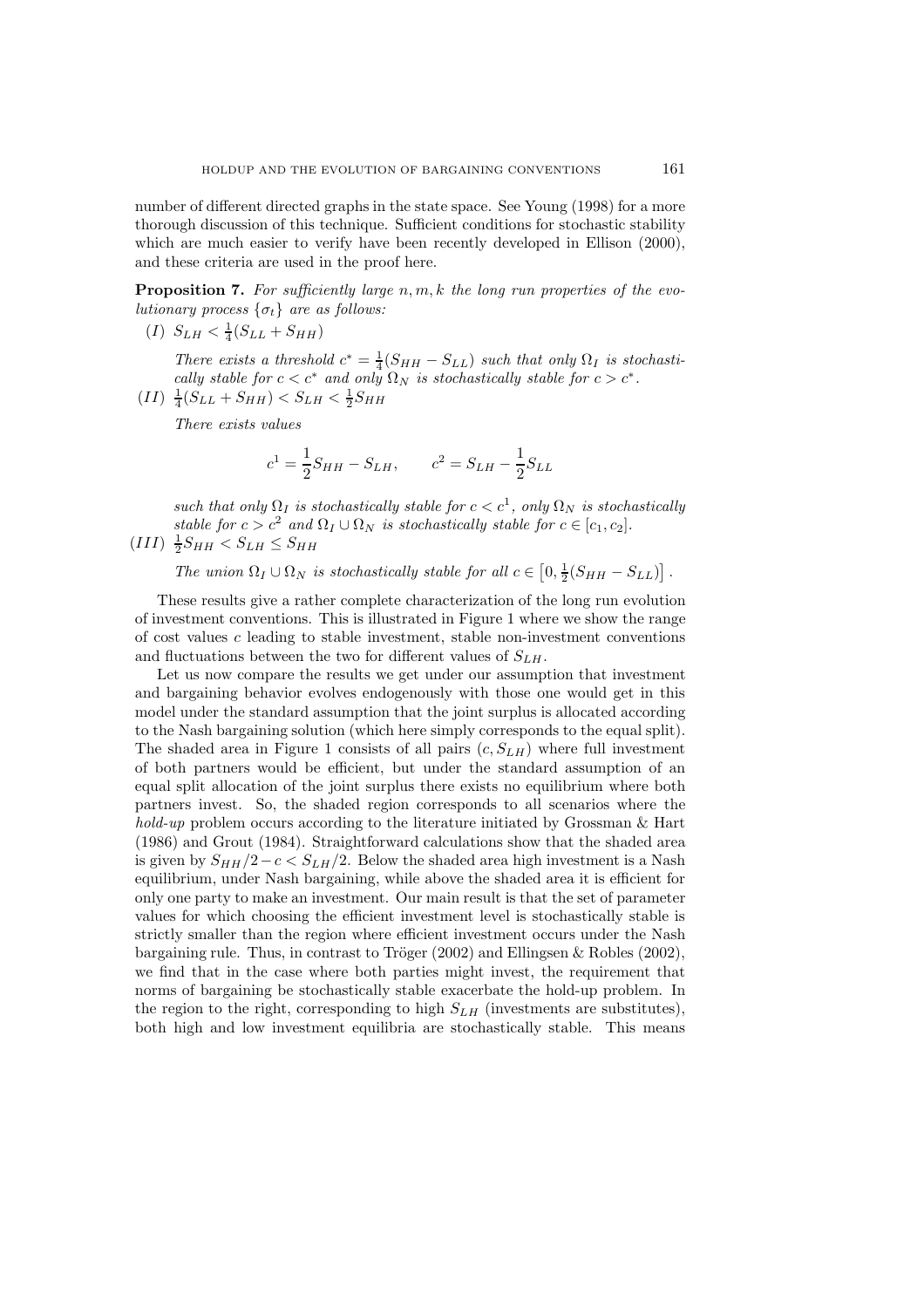

FIGURE 1. The set of parameters where full investment  $(\Omega_I)$ , no investment  $(\Omega_N)$  and fluctuations between the two  $(\Omega_I \cup \Omega_N)$  are stochastically stable compared with the region where no investment (shaded area) and investment (below the shaded area) is the equilibrium outcome under the equal split rule.

that for small mutations ( $\varepsilon$  small), the system spends long periods of time at the high investment equilibrium and then long periods of time at the low investment equilibrium.

It should be noted that for none of the parameter constellations a bargaining convention is developed in the long run. Considering the different stochastically stable sets notice that even if investment is in the long run uniform, beliefs and bargaining behavior are in general heterogeneous. The reason is that once the investment strategies in the population are uniform any bargaining norm which might exist at that point will be slowly destroyed. Under uniform investment strategies the only way a pairing between a high and a low type might occur is that at least one of the two has mutated. A mutant may not follow the bargaining norm and hence at least half of the demands in high low pairings are completely random and do not follow any bargaining norm. Since all individuals use these demands to update their beliefs any uniform consistent point beliefs which might have existed in the population will be destroyed. Hence in this model stable norms of bargaining cannot evolve<sup>8</sup>.

Given that, it becomes apparent that an investment convention can only be stochastically stable if the drift of beliefs about bargaining behavior can never change the optimal investment decision. We only get a stable full investment

<sup>8</sup>This analysis suggests to consider a model where the effect of investment is uncertain and therefore high-low pairings might occur with positive probability even under uniform investment. In such a model there is selection pressure on the bargaining behavior also after investment behavior has become uniform. Dawid  $&$  Macleod (2002) show that in such a model bargaining conventions are developed in the long run.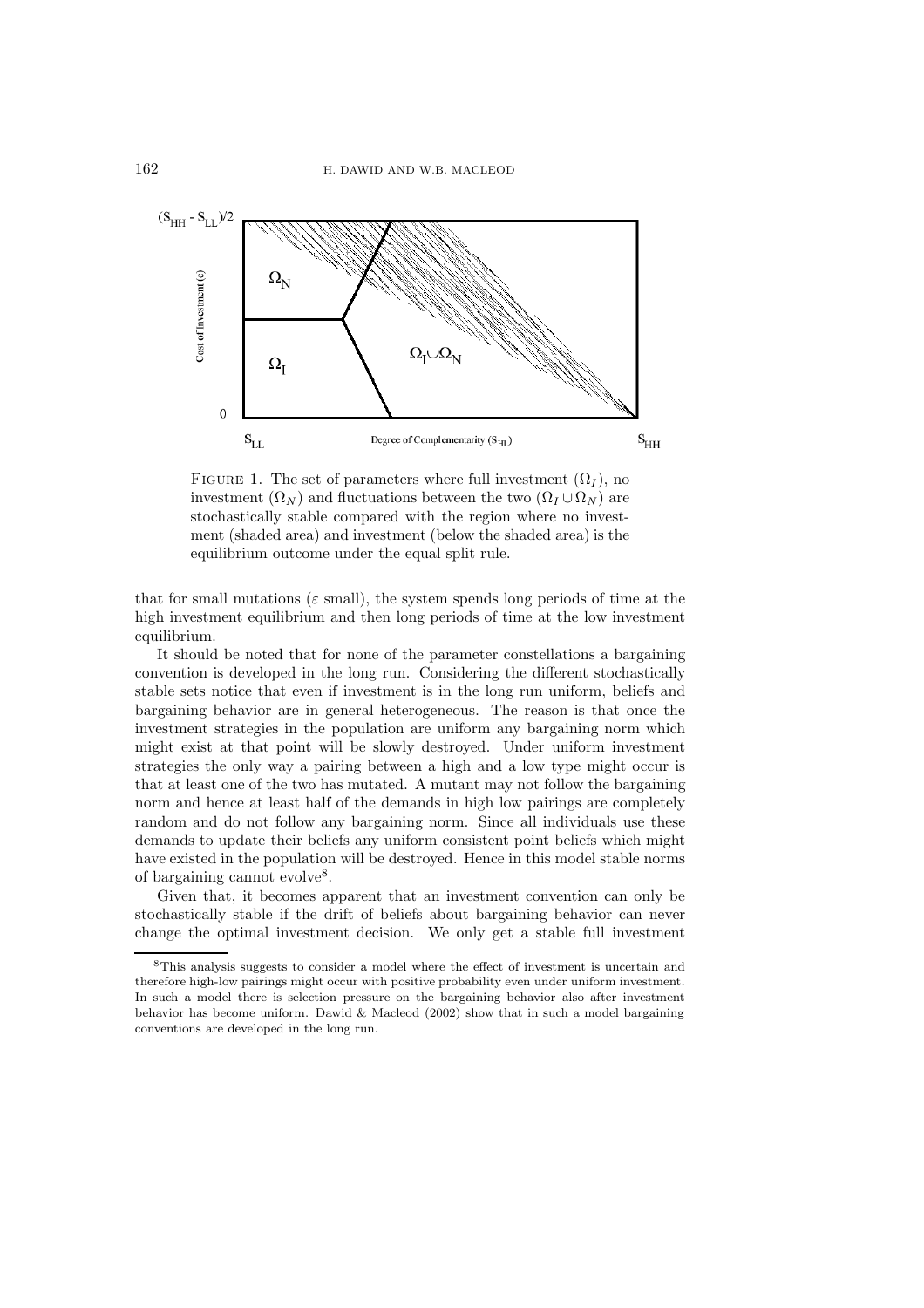convention if high investment is optimal for all possible beliefs  $F_{HL} \in \mathcal{F}$  as long as  $\hat{p} = 1$  <sup>9</sup>. This however is much more restrictive than the condition that high investment is optimal under the beliefs that bargaining follows the equal split rule. Hence the inability to develop bargaining norms is clearly detrimental for the evolution of full investment conventions.

## 4. Stability of norms

As Posner (1997) concludes from the work of Trivers (1971) and Hirshleifer (1987), when individuals can commit to walking away from profitable exchange, then in principle agreements between individuals can be made self-enforcing (see the discussion following Proposition 1 above). The question then is, given the potential for mutual harm, will efficient conventions of behavior evolve. In this paper we have explored this question in the context of hold-up when individuals make complementary investments. The ability to commit to harmful actions follows the literature and uses the Nash demand game to model bargaining behavior. In this game efficient equilibria always exist, as suggested informally by Posner (1997). We find that for a large range of parameter values, not only are these efficient equilibria not stochastically stable, but that the stable equilibria entail worse outcomes than if commitment were not possible, as is assumed in the hold-up models of Grossman & Hart (1986) and Grout (1984).

Thus we find that stable efficient norms do not always arise in a population where bargaining and investment behavior is endogenously developed even when efficient equilibria exist. Hence, in general evolution does not 'solve' the hold up problem as suggested by the results for the case of one-sided investment.

More generally our findings show that the difficulty of establishing norms follows from the fact that acting according to the norm is never required as long as all individuals believe that the rest of the population will follow the norm. Whereas this general point has been made in the literature on the evolutionary stability of backward induction (see *e.g.* Nöldecke & Samuelson, 1993 or Binmore *et al.*, 1998) our model highlights the negative efficiency implications of this effect.

Finally, notice that the inability to create the right bargaining norm is not the only source of inefficiency in this evolutionary framework. Assume that due to renegotiations or externally imposed bargaining norms the joint surplus is indeed always allocated by the equal split rule. Given this allocation there exists a high investment equilibrium for the entire region below the shaded set in Figure 1. In Dawid & MacLeod  $(2002)$  it is shown that while the set of parameters with stochastically stable high investment equilibria is strictly larger than in the model considered in this paper, it is still smaller than the entire set below the shaded area. Hence allowing for renegotiation increases the set of conditions under which bargaining conventions are stable and efficient, but even if there is a bargaining convention in place which allows for a high investment equilibrium the population

<sup>&</sup>lt;sup>9</sup>Note that this is equivalent to  $\mathcal{F}_{HL}^{L1} = \emptyset$ .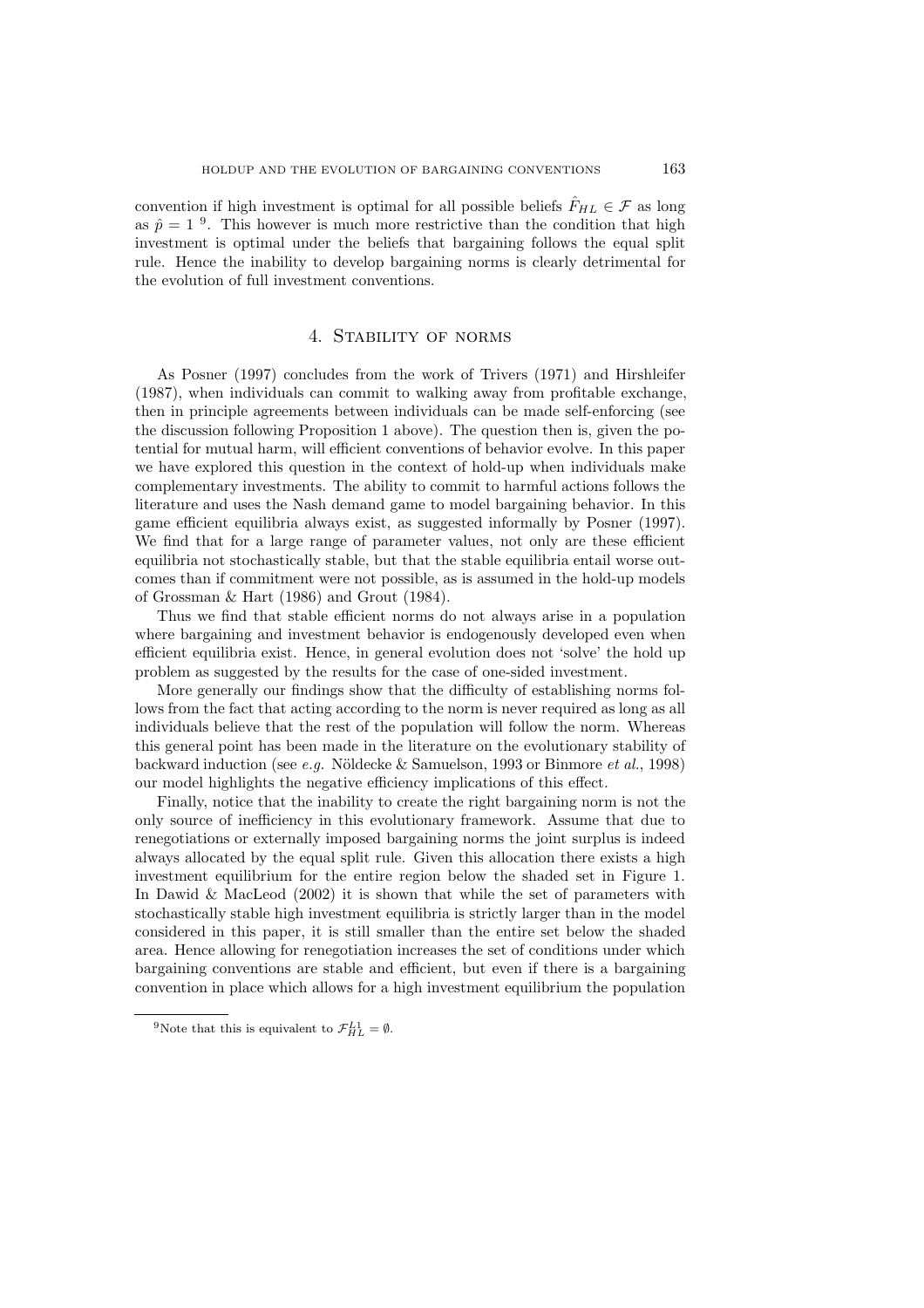might fail to coordinate on this efficient equilibrium (see *e.g.* Young, 1998 for a discussion of stochastic stability in coordination games).

## **APPENDIX**

*Proof of Proposition 1.* A strategy in this game is described by an investment decision and demands. Observe that since individuals cannot condition their strategies on their roles, efficiency entails unique demands in the case of both investing  $(x_{HH} = S_{HH}/2)$  and neither investing  $(x_{LL} = S_{LL}/2)$ . Efficiency also entails  $x_{HL} + x_{LH} = S_{LH}$  and hence individual i will invest if and only if

$$
S_{HH}/2 - c \ge S_{LH} - x_{HL} = x_{LH}.
$$
\n(3)

Given that any division of the gains from trade forms a Nash equilibrium, the maximal punishment that individual  $j$  can impose upon individual  $i$  for not investing is to set  $x_{HL}^P = S_{LH}$ , from which one concludes that high investment by both parties is a subgame perfect Nash equilibrium if and only if  $S_{HH}/2 - c \ge S_{LH} - x_{LH}^P = 0$ .

Similarly, in the case of both parties not investing, individual  $i$  can deter individual j from investing by setting  $x_{LH}^N = S_{LH}$  (and hence  $x_{HL}^N = 0$ ).

*Proof of Proposition 4.* First, it is easy to see that all three types of sets are absorbing for the Markov process with  $\varepsilon = 0$ . In all three cases the beliefs of the agents induce identical investment decisions which implies that a match between a high and a low type can never be observed and the beliefs are never changed. In cases (a) and (b) the induced investment decision always coincides with the current type, in case (c) it is always opposite and agents cycle between investment and no investment. Second, we have to show that for any other state there exists a positive probability to reach one of the limit sets. Assume that  $s_t$  is an arbitrary state where both high and low types are present. We first show that there is a positive transition probability to a state where all agents are identical in type and beliefs. Note that as long as the process has not reached any of the limit sets at least every third period there have to be both high and low types in the population (in case all agents invest in two consecutive periods the beliefs must be such that all agents invest for  $\hat{p} = 1$  and the process is in a limit set of type (a), in case all agents do not invest for two consecutive periods the process must be in a limit set of type (b), and if all agents synchronously switch twice between high and low investment the process must be in a limit set of type  $(c)$ ). Hence, there is a positive probability that at least  $m$  high-low pairings occur within the following  $3m$  periods and that all individuals observe the same m high-low pairings. In such a case beliefs  $\hat{F}_{LH}$  and  $\hat{F}_{HL}$  are homogeneous in the population. With positive probability all agents then observe an identical fraction of high types which yields a homogeneous population.

Now, we have to show that there is a positive probability to reach one of the sets listed in (a), (b) and (c) from an arbitrary homogeneous state. Assume without loss of generality that all agents are of type  $H$ . We denote the identical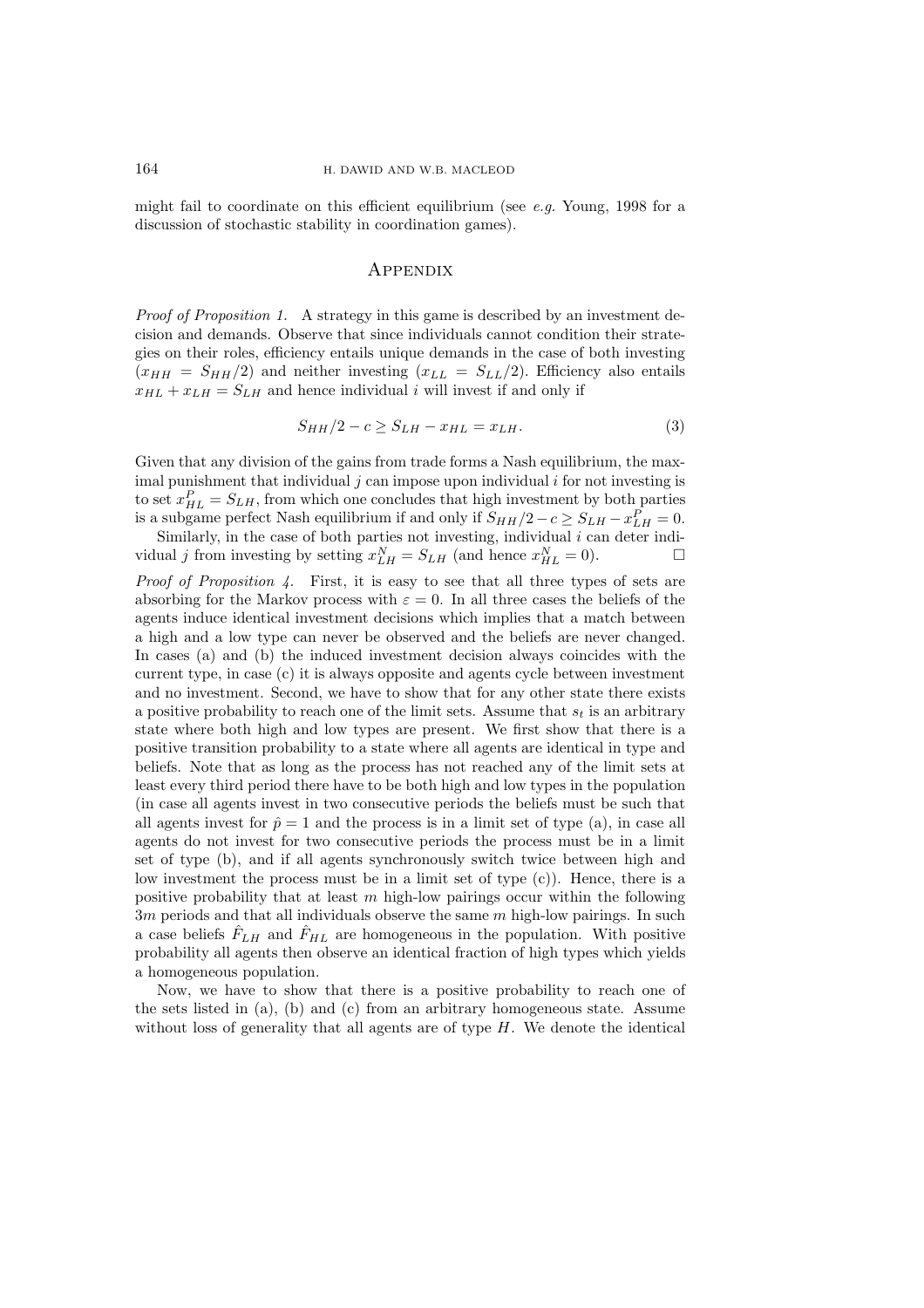expectations of all agents by  $\tilde{F}_{HL}$  and  $\tilde{F}_{LH}$ . If  $\tilde{F}_{HL} \in \mathcal{F}_{HL}^{H1}$  we have reached a state of type (a). If  $\tilde{F}_{HL} \in \mathcal{F}_{HL}^{L1}$  all agents choose not to invest and in the following period all agents are of type L. If  $\tilde{F}_{LH} \in \mathcal{F}_{LH}^{L0}$  we have reached a state of type (b) and if  $\tilde{F}_{LH} \in \mathcal{F}_{HL}^{H0}$  all agents will invest again in this period and we have reached a cycle of type  $(c)$ . In any case one of the limit sets is reached.

*Proof of Lemma 6.* We prove (a) only for  $\Omega_I$ . It can be shown for the other sets using similar arguments. Take an arbitrary state  $s \in \Omega_I$  and another arbitrary state  $s' \in \Omega_I$ . The following transition from s to s' needs only one mutation in each step from one limit set in  $\Omega_I$  to the next. Let  $X'_{i,HL}$  and  $X'_{i,LH}$  denote the set of observations of values  $x_{HL}$  and  $x_{LH}$  agent i has to make such that the resulting empirical distribution functions of all individuals yield the distribution given in  $s'$ . We show that in one-mutation steps first all the observations in  $X'_{i,HL}$ ,  $i = 1, \ldots n$ and then all the observations in  $X'_{i,LH}$ ,  $i = 1,\ldots n$  can be generated. Whenever a bid  $\tilde{x}_{HL} \in X'_{i,HL}$  or  $\tilde{x}_{LH} \in X'_{i,LL}$  is generated in the population there is a positive probability that this bid is only observed by individual  $i$ . Furthermore, there is a positive probability that all other observations made by any individual in this period involve only bids in high-high pairings and hence do not alter  $\hat{F}_{HL}^i$ or  $\hat{F}_{LH}^i$ . Hence, such a transition leads from s to s' in one-mutation steps. In order to guarantee that such a transition never leads out of  $\Omega_I$  the memory of all agents might first be filled with observations  $x_{HL} = S_{LH}$  before the observations required in  $s'$  are added.

Consider an arbitrary state  $\tilde{s} \in \Omega_I$  and let  $\tilde{x}_{HL}$  be an arbitrary element of  $X'_{i,HL}$  for some i. Assume that one agent mutates and chooses not to invest and to bid  $x_{LH} = S_{LH} - \tilde{x}_{HL}$ . Assume further that only one agent – we call this agent a – observes this mutated bid and all other observations made this period are of bids in high-high pairings. This single mutation event leads from the limit set  $\{\tilde{s}\}$ to a limit set  $\{\tilde{\tilde{s}}\}$  where only the beliefs  $\hat{F}_{LH}^a$  of agent a have been changed (note that changes in  $\hat{F}_{LH}$  can never lead out of  $\Omega_I$ ). In the same way  $m-1$  additional one-mutation steps can lead to a limit set where all beliefs but  $\hat{F}_{LH}^a$  are identical to those in  $\tilde{s}$  and  $\hat{F}_{LH}^a = \mathcal{P}(S_{LH} - \tilde{x}_{HL})$ , where  $\mathcal{P}(z)(\cdot)$  denotes the distribution function of point expectations z, *i.e.*  $P(z)(x) = 0$  for  $x < z$  and  $P(z)(x) = 1$  for  $x \geq z$ . If there is one mutation in this limit set where one other agent mutates to a low type and is matched with agent a, a bid  $x_{HL} = \tilde{x}_{HL}$  can be observed. Note that the generation of this bid  $\tilde{x}_{HL}$  does not need any change of the beliefs  $\tilde{F}_{HL}$ of any of the agents. An arbitrary bid  $\tilde{x}_{LH}$  can be generated directly by a single mutation of some agent to invest low and bid  $x_{LH} = \tilde{x}_{LH}$ . Using our arguments above this shows that s' can be reached from s via a path in  $\Omega_I$  which needs only one-mutation steps.

To establish (b) we show that a state in  $\Omega_N$  can be reached from any state in  $\Omega_I$  using one-mutation transitions. Denote by  $\bar{x}_{HL}$  the smallest  $x_{HL} \in X$  such that agents with such point beliefs would still invest in a population with full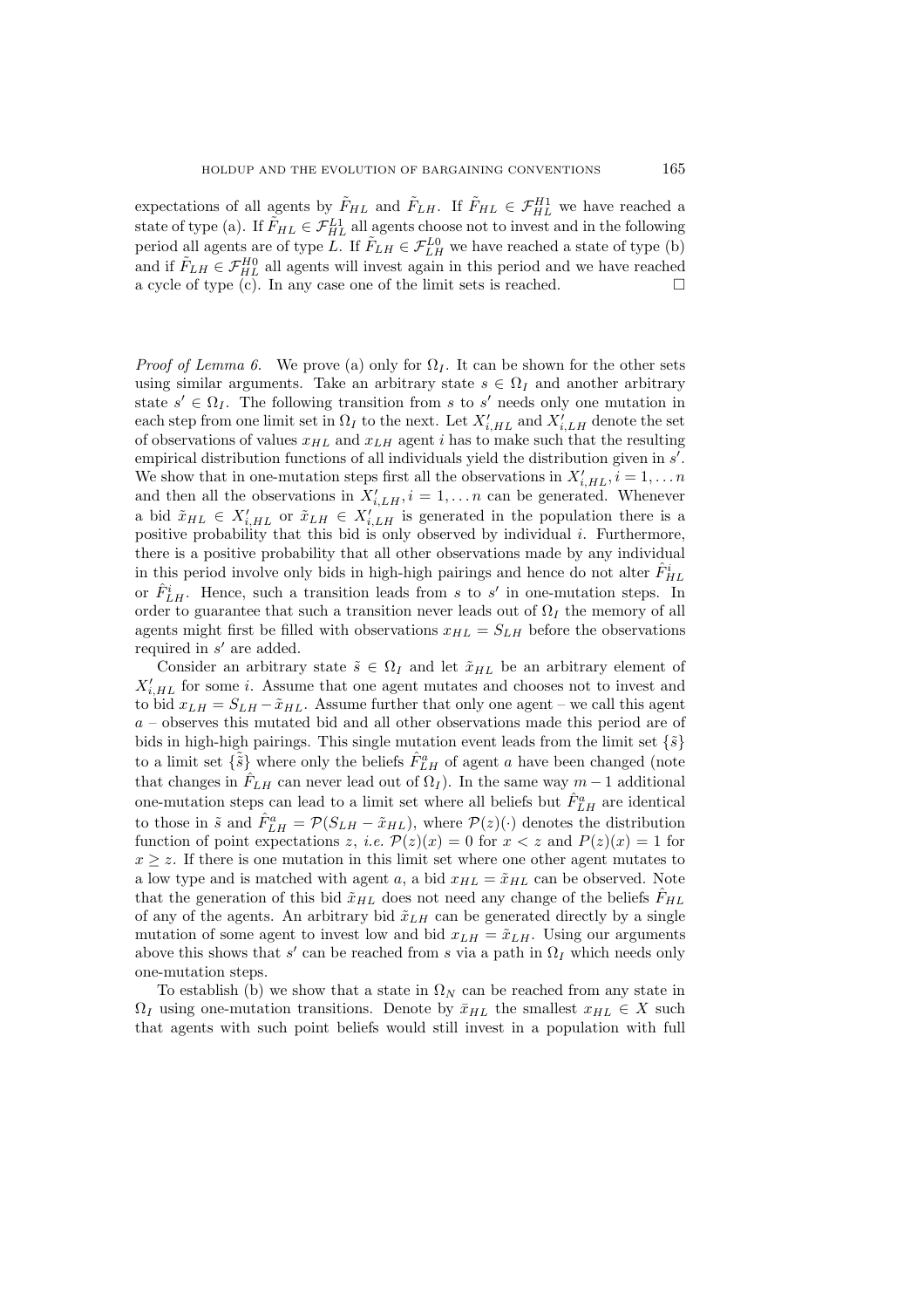investment, *i.e.* such that

$$
S_{LH} - x_{HL} \le \frac{S_{HH}}{2} - c.
$$

Since  $\Omega_C \neq \emptyset$  we have  $\bar{x}_{HL} > 0$ . This implies that there are beliefs  $\bar{F}_{HL} \in \mathcal{F}_{HL}^{H1}$ such that adding a single observation of  $x_{HL} = 0$  leads to beliefs  $\bar{F}_{HL} \in \mathcal{F}_{HL}^{LL}$ . Since  $\Omega_I$  is mutation connected we can get with one-mutation steps to a state in  $\Omega_I$  where all agents have beliefs  $\hat{F}_{HL} = \bar{F}_{HL}$ ,  $\hat{F}_{LH} = \mathcal{P}(S_{LH})$ . Clearly,  $\mathcal{P}(S_{LH}) \in$  $\mathcal{F}_{LH}^{L0}$ . If one of the agents now mutates to a low type, a bid  $x_{HL} = 0$  can be observed. There is a positive probability that this bid is observed by all agents changing the beliefs to  $\hat{F}_{HL} = \overline{\overline{F}}_{HL} \in \mathcal{F}_{HL}^{\perp 1}$  for all individuals. The resulting state is in  $\Omega_N$  and we have shown that this transition needs only one-mutation steps. Similar arguments show that also the transitions from  $\Omega_N$  to  $\Omega_I$  can occur via paths through limit sets which need only one-mutation per step.

For (c) consider an arbitrary state in  $\Omega_C$ . Denote by  $\underline{F}_{HL}$  beliefs in  $\mathcal{F}_{HL}^{L1}$  such that adding a single observation of  $x_{HL} = S_{LH}$  yields beliefs in  $\mathcal{F}_{HL}^{H1}$ . Since  $\Omega_C$  is mutation connected there is a transition in single mutation steps to a state in  $\Omega_C$ where all individuals have beliefs  $\hat{F}_{HL} = \underline{F}_{HL}$ . Assume that in a period of the cycle where all other individuals invest low one individual mutates, invests high and demands  $x_{HL} = S_{LH}$ . There is a positive probability that this is observed by all agents yielding beliefs  $\hat{F}_{HL} \in \mathcal{F}_{HL}^{H1}$ ,  $\hat{F}_{LH} \in \mathcal{F}_{LH}^{H0}$ . Hence all individuals invest high in the following period and keep investing in the following periods. A state in  $\Omega_I$  has been reached. In the same way a state in  $\Omega_N$  can be reached from an arbitrary state in  $\Omega_C$ .

*Proof of Proposition 7.* We use the radius modified coradius criterion introduced in Ellison (2000). For a union of limit sets  $\Omega$  the radius  $R(\Omega)$  is defined as the minimum number of mutations needed to get to a state outside the basin of attraction of Ω with positive probability. The modified coradius  $CR^*(\Omega)$  is defined as follows: consider an arbitrary state  $x \notin \Omega$  and a path  $(z_1, z_2, \ldots, z_T)$  from x to  $\Omega$  where  $L_1, L_2, \ldots, L_r \subset \Omega$  is the sequence of limit sets the path goes through (this implies  $L_r \subseteq \Omega$ ). The modified cost of this path is defined by

$$
c^*(z_1,...,z_T) = c(z_1,...,z_T) - \sum_{i=2}^{r-1} R(L_i),
$$

where  $c(z_1,...,z_T)$  gives the number of mutations needed on the path  $(x_1,...,z_T)$ . Denoting by  $c^*(x, \Omega)$  the minimal modified costs for all paths from x to  $\Omega$  the modified coradius is given by

$$
CR^*(\Omega) = \max_{x \notin \Omega} c^*(x, \Omega).
$$

Ellison (2000) proves that every union of limit sets  $\Omega$  with  $R(\Omega) < CR^*(\Omega)$  contains all stochastically stable states.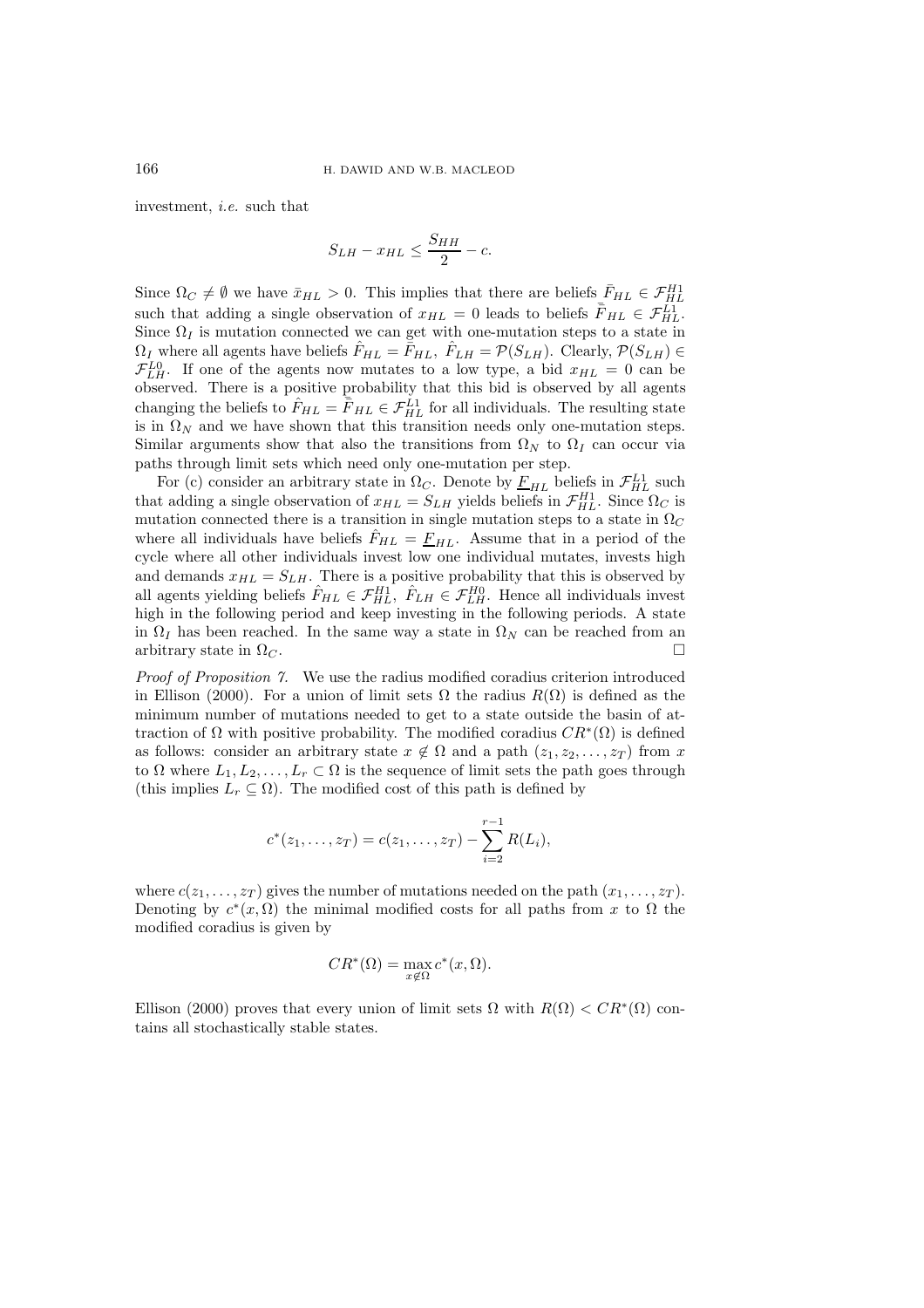First we show (i). In this case both  $\mathcal{F}_{HL}^{L1}$  and  $\mathcal{F}_{LH}^{H0}$  are empty. We will calculate the radius  $\Omega_I$  and  $\Omega_N$  which is the minimum number of mutations needed to get from one of these sets into the other. Let us start with the radius of  $\Omega_I$ . We have to find the minimal number of mutations needed at some state in  $\Omega_I$  such that an agent who enters the population decides with positive probability not to invest. It is easy to see that in such a case there is also a positive probability that all agents change to no investment in the next period and the process wanders into  $\Omega_N$ . Since  $\mathcal{F}_{HL}^{L1}$  is empty, non-investment can only be optimal if  $\hat{p} < 1$ . For a given  $\hat{p}$  the incentives to change to non-investment are largest if the beliefs of all agents are such that in a match of high and low type the high type gets nothing and the low type the full amount  $S_{LH}$ . Assuming these extreme beliefs about  $x_{LH}$ and  $x_{HL}$ , an agent decides not to invest if

$$
\hat{p}\frac{S_{HH}}{2}-c<(1-\hat{p})\frac{S_{LL}}{2}+\hat{p}\left(S_{LH}\right),
$$

which gives

$$
1 - \hat{p} > y_I^* := \frac{\frac{S_{HH}}{2} - S_{LH} - c}{\frac{1}{2}(S_{HH} + S_{LL}) - S_{LH}}.
$$

Let  $m_I^* = \lceil my_I^* \rceil$  denote the minimal number of low types needed in the population such that an agent can have beliefs  $\hat{p} < p_I^* := 1 - y_I^*$  after taking the sample. Hence  $m_I^*$  is the minimal number of mutations needed to get out of  $\Omega_I$  if all mutations are such that agents choose being a low instead of a high type. This establishes  $R(\Omega_I) = m_I^*$ . For further reference we denote the initial state of this transition by  $z^{I1} \in \Omega_I$  and the resulting state by  $z^{N1} \in \Omega_N$ .

Considering the transition from  $\Omega_N$  to  $\Omega_I$ , analogous arguments show that the minimal  $\hat{p}$  necessary to induce investment is given by

$$
\hat{p} > y_N^* := \frac{\frac{S_{LL}}{2} - S_{LH} + c}{\frac{1}{2}(S_{HH} + S_{LL}) - S_{LH}}.
$$

and that a transition from  $\Omega_N$  to  $\Omega_I$  needs at least  $m_N^*$  mutations, where  $m_N^* =$  $\lceil my_N^* \rceil$ . We denote the initial and resulting state of this transition by  $z^{N2} \in \Omega_N$ and  $z^{I2} \in \Omega_I$ .

Now consider an arbitrary  $z^I \in \Omega_I$  and an arbitrary  $z^N \in \Omega_N$ . Since all and the limit sets in  $\Omega_N$  and  $\Omega_I$  are mutation connected, there has to be a path  $\{z_1,...z_M\}$  such that  $z_1 = z^I, z_k = z^{I1}, z_{k+1} = z^{N1}, z_M = z^N$  for some k where  $c(z_i, z_{i+1})=1 \ \forall i = 1,\ldots,k-1, k+1,\ldots M-1.$  Clearly we have  $R(z_i)=1 \ \forall i$  and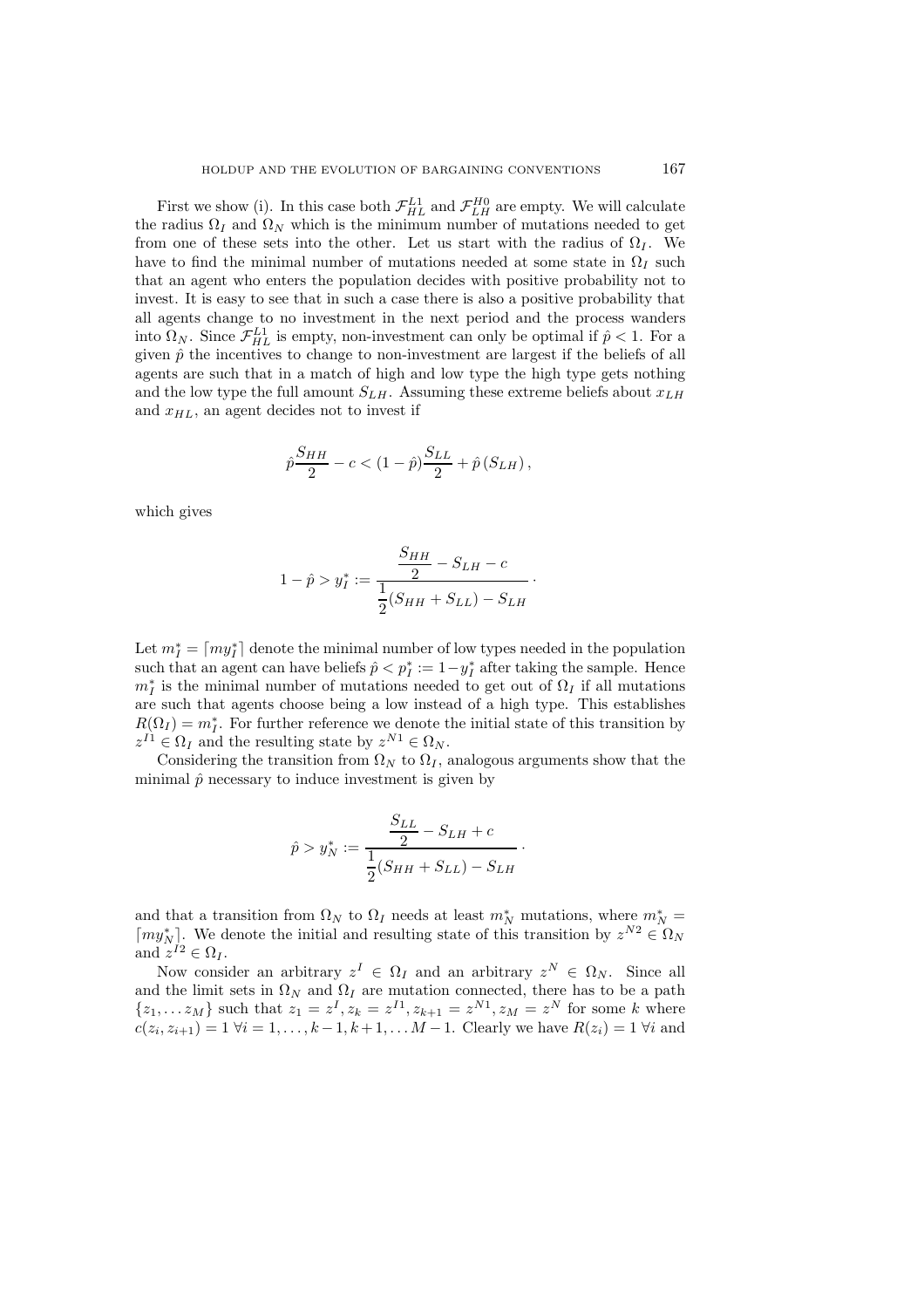therefore the modified costs of this path are

$$
c^{*}(z_1,... z_M) = M - 1 + c(z^{I1}, z^{N1}) - \sum_{i=2}^{M-1} 1 = m_I^*.
$$

Since this number is independent of  $z_I$  and  $z_N$  and all limit sets which do not belong to  $\Omega_I$  belong to  $\Omega_N$  we get

$$
CR^*(\Omega_I) = \max_{z \notin \Omega_I} c^*(z, \Omega_I) = m_I^*.
$$

Analogous arguments show that  $CR^*(\Omega_N) = m_N^*$ . Therefore all states in  $\Omega_I$  but no state in  $\Omega_N$  is stochastically stable if  $m_I^* > m_N^*$ . For  $m_I^* < m_N^*$  all states in  $\Omega_N$ but no state in  $\Omega_I$  is stochastically stable. For large m the inequality  $m_I^* > m_N^*$ is equivalent with  $y_I^* > y_N^*$  which is equivalent with

$$
c < \frac{1}{4}(S_{HH} - S_{LL})
$$

and we have shown (i). The other parts follow directly by taking into account Lemma 6 and the conditions under which  $\Omega_C$  is non-empty.

## **REFERENCES**

- Binmore K. (1998) Game Theory and the Social Contract II: Just Playing. Cambridge, MA, USA: MIT Press.
- Binmore K., Piccione M. and Samuelson L. (1998) Evolutionary stability in alternating-offers bargaining games. J. Econ. Theory **80**, 257–291.
- Cabrales A. (1999) Adaptive dynamics and the implementation problem with complete information. J. Econ. Theory **86**, 159–184.

Carmichael L.H. and MacLeod W.B. (1997) Territorial bargaining. Technical Report 97-14, The Law School, University of Southern California.

Dawid H. and MacLeod W.B. (2002) Evolutionary Bargaining with cooperative investments. Mimeo, University of Southern California.

- Ellickson R.C. (1991) Order Without Law: How Neighbors Settle Disputes. Cambridge, MA: Harvard University Press.
- Ellingsen T. and Robles J. (2002) Does evolution solve the hold-up problem? Games and Economic Behavior **39**, 28–53.
- Ellison G. (2000) Basins of attraction, long run stability and the speed of step-by-step evolution. Rev. Econ. Studies **67**, 17–45.

Frank R.H. (1988) Passions within Reason. New York, NY, U.S.A.: W.W. Norton & Company.

Grossman S.J. and Hart O.D. (1986) The costs and benefits of ownership: A theory of vertical and lateral integration. J. Political Econ. **94**, 691–719.

Grout P. (1984, March) Investment and wages in the absence of binding contracts: A nash bargaining approach. Econometrica **52**, 449–460.

Hart O.D. and Moore J.H. (1990) Property rights and the nature of the firm. J. Political Econ. **98**, 1119–58.